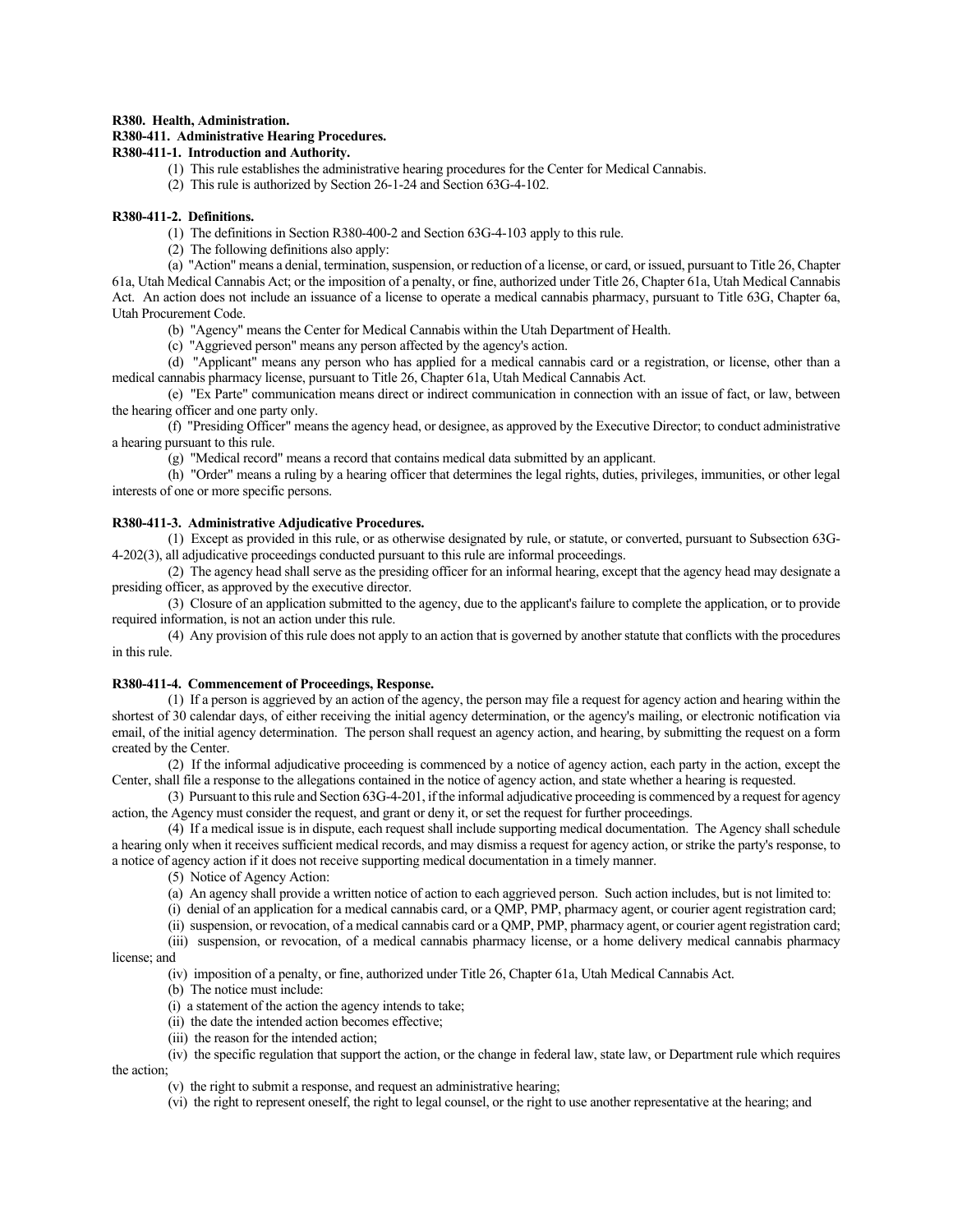(vii) if applicable, an explanation of the circumstance under which the license, or card, will continue, or may be reinstated, pursuant to this rule.

(c) The agency shall mail the notice, or electronically notify the person at the email address on file with the EVS; at least 10 calendar days before the date of the intended action.

(6) The agency may issue an order on an emergency basis pursuant to Section 63G-4-502. The aggrieved party may request an administrative hearing, pursuant to this rule.

#### **R380-411-5. Hearing and a Request for a Hearing.**

(1) The Center shall conduct an informal hearing for all issues, except those specifically designated as a formal hearing pursuant to this rule. The presiding officer may convert the proceeding to a formal hearing, if an aggrieved person requests a hearing that meets the criteria pursuant to Section 63G-4-202. If a hearing under this rule is converted to a formal hearing, pursuant to Section 63G-4-202, the formal hearing shall be conducted pursuant to these rules; except as otherwise provided in Sections 63G-4-204 through 63G-4-208, or other applicable statutes.

(2) An aggrieved person shall request a hearing by submitting the request on a Center "Request for Hearing/Agency Action" form and mailing it to the Center. The request must explain why the aggrieved person is seeking agency relief.

(3) A Request for Hearing/Agency Action, or a Response, and Request for Hearing that response, which an aggrieved person sends via mail is deemed filed on the date of the postmark. If the postmark date is illegible, erroneous, or omitted, the request is deemed filed on the date that the agency receives it; unless the sender can demonstrate through competent evidence of the mailing date.

(4) Failure to submit a timely response, and request for a hearing, constitutes a waiver of an individual's due process rights.

(5) The Agency shall conduct a hearing in connection with an agency action, if the aggrieved person requests a hearing and there is a disputed issue of fact. If there is no disputed issue of fact, the presiding officer may deny a request for a hearing, and issue a recommended decision without a hearing, based on the record. There is no disputed issue of fact, if the aggrieved person submits facts that do not conflict with the facts that the agency relies upon in taking action or seeking relief. In the recommended decision, the presiding officer shall specifically set out all material, and relevant facts, that are not in dispute.

(6) The Agency may dismiss a request for a hearing, if the aggrieved person:

- (a) withdraws the request in writing;
- (b) verbally withdraws the hearing request at a settlement conference, or prehearing conference;
- (c) fails to appear, or participate, in a scheduled proceeding without good cause;
- (d) prolongs the hearing process without good cause;
- (e) cannot be located, or agency mail is returned without a forwarding address; or

(f) does not respond to any correspondence from the presiding officer, or fails to provide medical records that the agency requests.

(7) If the aggrieved person objects to the hearing denial, the person may raise that objection as grounds for relief, in a request for reconsideration.

#### **R380-411-6. Notice of Hearing.**

(1) The Agency shall notify the aggrieved person, or representative, in writing of the date, time, and place of the hearing, at least 10 calendar days before the date of the hearing; unless each party agrees to an alternative time frame. Any aggrieved person must inform the Agency of a current address, email address, and telephone number.

#### **R380-411-7. Prehearing Procedures.**

(1) The Agency shall conduct a Settlement Conference between the Agency, and the aggrieved party, within 30 calendar days from the date it receives a request for a hearing, or agency action. If a settlement cannot be reached, including a withdrawal, dismissal or granting of the request for action, the Agency shall notify the presiding officer to set a date for the administrative hearing.

- (2) The presiding officer may elect to conduct a preliminary conference to:
- (a) formulate or simplify the issues;
- (b) obtain admissions of fact, and documents that will avoid unnecessary proof;
- (c) arrange for the exchange of proposed exhibits or prepared expert testimony;
- (d) outline procedures for the hearing; or
- (e) to agree to other matters that may expedite the orderly conduct of the hearing or settlement.

(3) The presiding officer may require each party to submit a prehearing position statement setting forth the position of the

#### party.

(4) The party may enter into a written stipulation resolving all, or part, of the adjudicative action during the preliminary conference, or at any time during the process.

(5) Ex parte communication with the presiding officer are prohibited. If a party attempts ex parte communication, the presiding officer shall inform the offender that any communication that the hearing officer receives off the record, will become part of the record, and furnished to each party. Ex parte communication does not apply to communication on the status of the hearing, and uncontested procedural matters.

(6) The Agency shall allow the aggrieved person, or a representative, to examine each document and record relevant to the adjudicative proceeding; at least three days before the hearing.

(7) The presiding officer may require each party to file a signed prehearing disclosure form, at least 10 calendar days before the scheduled hearing that identifies: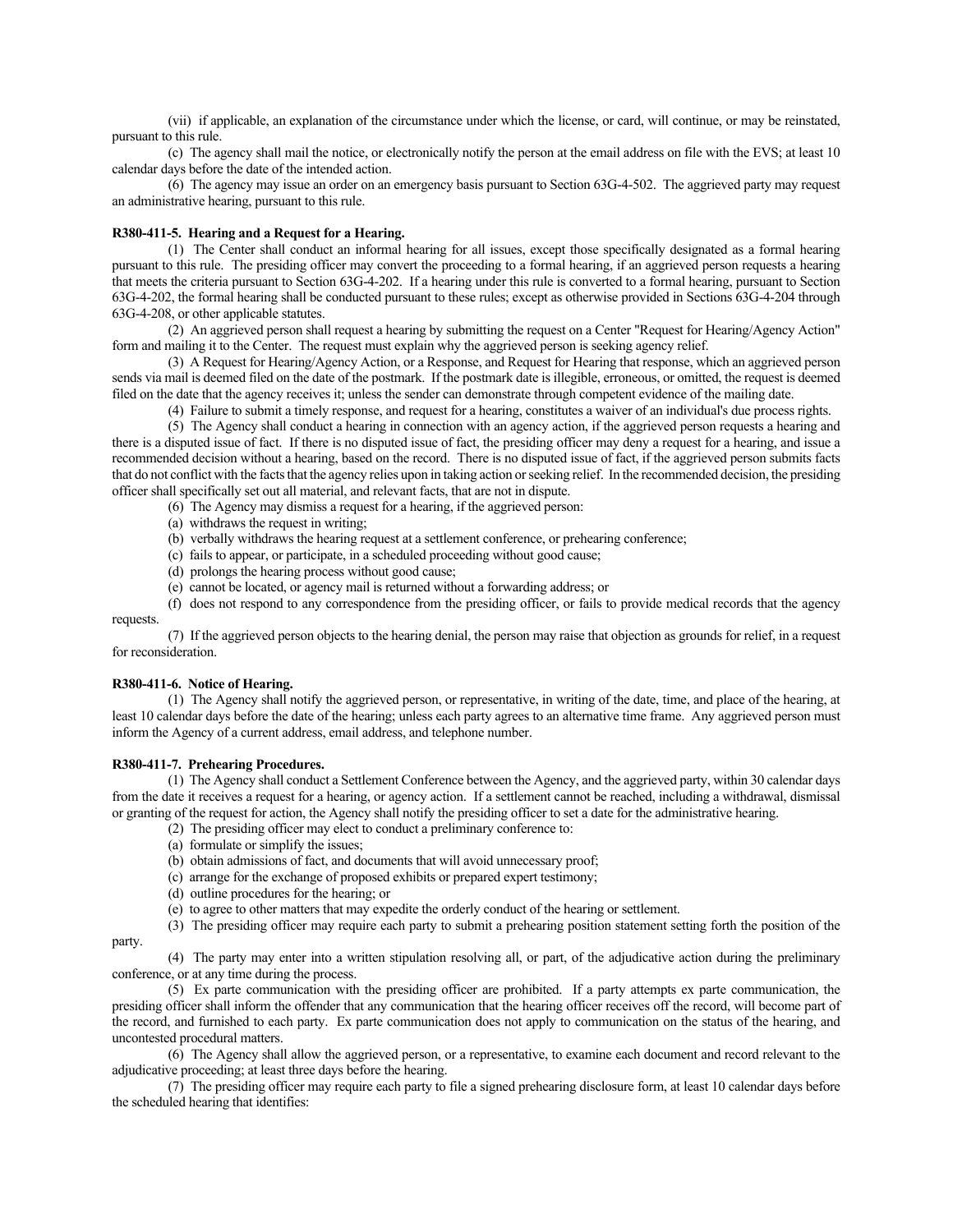- (a) any fact witness;
- (b) any expert witness;

(c) any exhibit and report that each party intends to offer into evidence at the hearing.

(8) Each party shall supplement the disclosure form with information that shall become available after filing the original form.

## **R380-411-8. Conduct of Hearing.**

(1) The Agency shall conduct a hearing pursuant to Section 63G-4-203 for an informal adjudicative proceeding.

(2) The agency head shall appoint an impartial presiding officer to conduct a hearing. Previous involvement in the initial determination of the action precludes an officer from appointment.

(3) A telephonic hearing will be held at the discretion of the presiding officer.

- (4) The presiding officer shall take testimony under oath or affirmation.
- (5) Each party has the right to:
- (a) present evidence, argue, respond, conduct cross-examination, and submit rebuttal evidence;
- (b) introduce exhibits;
- (c) impeach any witness, regardless of which party first called the witness to testify; and
- (d) rebut the evidence against the party.

(6) Each party may admit any relevant evidence and use hearsay evidence to supplement, or explain other evidence, as may be required for full disclosure of each fact relevant to the disposition of the hearing. Hearsay, however, is not sufficient by itself to support a finding, unless admissible over objection in civil actions. The presiding officer shall give effect to the rules of privilege recognized by law, and may exclude irrelevant, immaterial, and unduly repetitious evidence.

(7) The presiding officer shall control the evidence, to obtain full disclosure of the relevant facts, and to safeguard the rights of each party. The presiding officer may determine the order in which he receives the evidence.

(8) The presiding officer shall maintain order, and may recess the hearing to regain order if a person engages in disrespectful, disorderly, or disruptive conduct. The presiding officer may remove any person, including a participant, from the hearing to maintain order. If a person shows persistent disregard for order and procedure, the presiding officer may:

(a) restrict the person's participation in the hearing;

- (b) strike pleadings or evidence; or
- (c) issue an order of default.

(9) If a party desires to employ a court reporter to make a record of the hearing, it must file an original transcript of the hearing with the hearing officer, at no cost to the agency.

(10) The party who initiates the hearing process through a request for agency action, has the burden of proof as the moving party.

(11) When a party possesses but fails to introduce certain evidence, the presiding officer may infer that the evidence does not support the party's position.

(12) The presiding officer may issue an order of default against any party that fails to obey an order entered by the hearing officer.

#### **R380-411-9. Record.**

(1) The presiding officer shall make a complete record of each hearing. A hearing record is the sole property of the Center.

(2) Any proceedings other than a hearing may be recorded at the discretion of the hearing officer.

(3) If a party requests a copy of the recording of a hearing, that party may transcribe the recording at the party's sole cost.

## **R380-411-10. Proposed Decision and Final Agency Review.**

(1) At the conclusion of the hearing, the presiding officer shall take the matter under advisement, and submit a recommended decision to the Agency Head. The recommended decision is based on the testimony and evidence entered at the hearing, Agency policy and procedure, and legal precedent.

(2) The recommended decision must contain findings of fact and conclusions of law.

- (3) The Agency or the director's designee may:
- (a) adopt the recommended decision, or any portion of the decision;

(b) reject the recommended decision, or any portion of the decision, and make an independent determination based upon the record; or

(c) remand the matter to the presiding officer to take additional evidence; and the presiding officer thereafter shall submit to the Agency director or the director's designee, a new recommended decision.

(4) The agency head or their designee's decision constitutes final administrative action, and is subject to judicial review.

(5) The Agency shall send a copy of the final administrative action to each party, or representative, and notify them of their right to judicial review.

(6) Each party shall comply with a final decision from the director reversing the agency's decision, within 10 calendar days.

## **R380-411-11 Amending Administrative Orders.**

(1) The Agency may amend an order if the presiding officer determines that the order contains a clerical error.

(2) The Agency shall notify each party its intent to amend the order by serving a notice of agency action signed by the hearing officer.